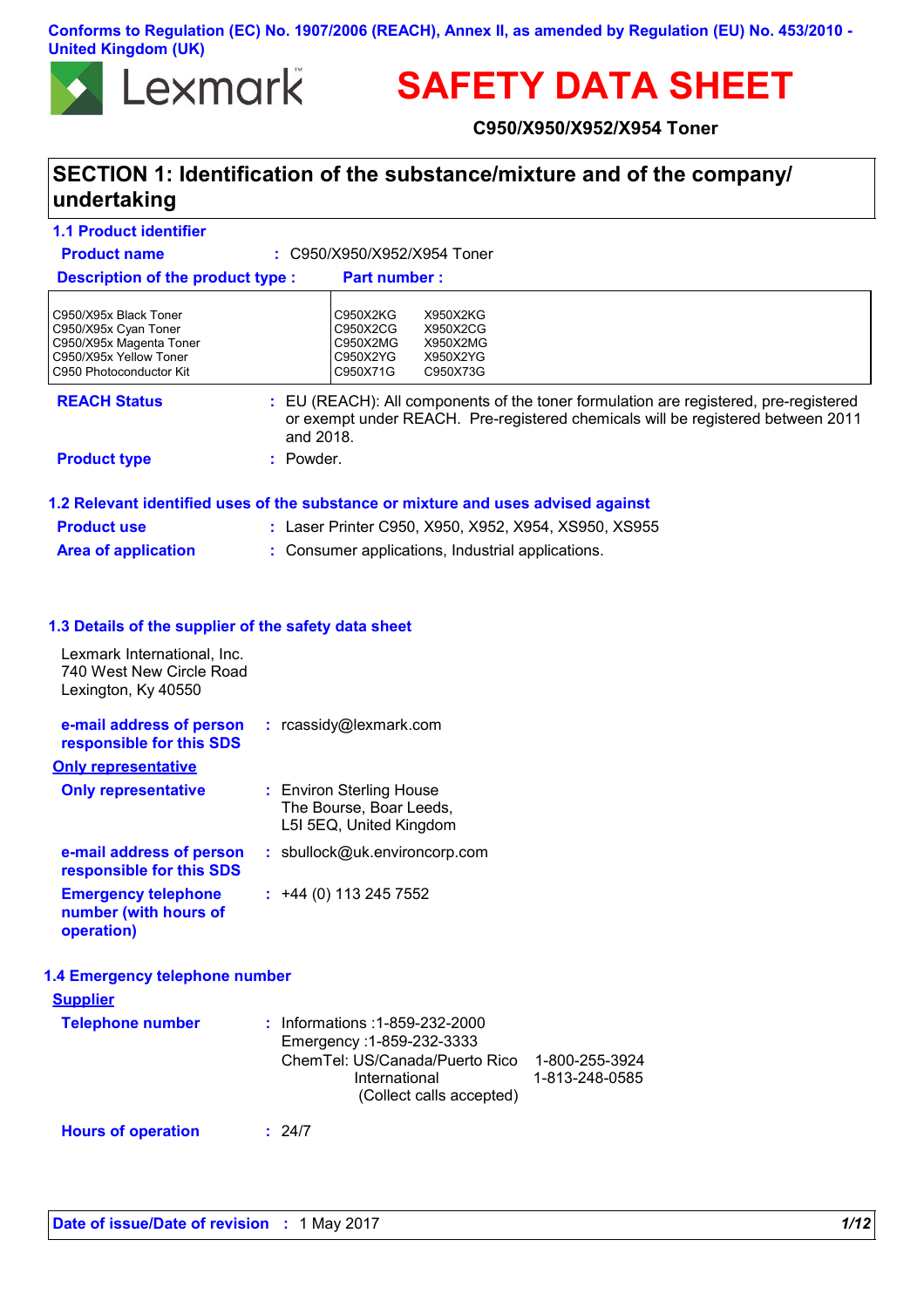# **SECTION 2: Hazards identification**

| 2.1 Classification of the substance or mixture                |                                                                                                                 |  |
|---------------------------------------------------------------|-----------------------------------------------------------------------------------------------------------------|--|
| <b>Product definition</b>                                     | : Mixture                                                                                                       |  |
| Not classified.                                               | <b>Classification according to Regulation (EC) No. 1272/2008 [CLP/GHS]</b>                                      |  |
| <b>Ingredients of unknown</b><br>toxicity                     | : Percentage of the mixture consisting of ingredient(s) of unknown toxicity: 54.6%                              |  |
| <b>Ingredients of unknown</b><br>ecotoxicity                  | : Percentage of the mixture consisting of ingredient(s) of unknown hazards to the<br>aquatic environment: 44.7% |  |
| <b>Classification according to Directive 1999/45/EC [DPD]</b> |                                                                                                                 |  |
|                                                               | The product is not classified as dangerous according to Directive 1999/45/EC and its amendments.                |  |
|                                                               |                                                                                                                 |  |

**Classification :** Not classified.

See Section 16 for the full text of the R phrases or H statements declared above.

See Section 11 for more detailed information on health effects and symptoms.

| 2.2 Label elements              |                                                     |
|---------------------------------|-----------------------------------------------------|
| <b>Signal word</b>              | : No signal word.                                   |
| <b>Hazard statements</b>        | : No known significant effects or critical hazards. |
| <b>Precautionary statements</b> |                                                     |
| <b>Prevention</b>               | : Not applicable.                                   |
| <b>Response</b>                 | : Not applicable.                                   |
| <b>Storage</b>                  | : Not applicable.                                   |
| <b>Disposal</b>                 | : Not applicable.                                   |
|                                 |                                                     |
|                                 |                                                     |
| <b>Hazardous ingredients</b>    | : Not applicable.                                   |

| <b>Hazardous ingredients</b> | : inot applicable. |
|------------------------------|--------------------|
| <b>Supplemental label</b>    | : Not applicable.  |
| elements                     |                    |

### **2.3 Other hazards**

**Other hazards which do : not result in classification** This material is considered hazardous by the OSHA Hazard Communication Standard (29 CFR 1910.1200). COMBUSTIBLE DUSTS

# **SECTION 3: Composition/information on ingredients**

**Substance/mixture :** Mixture

|                                                                    |                                  |                   | <b>Classification</b> |                                               |             |
|--------------------------------------------------------------------|----------------------------------|-------------------|-----------------------|-----------------------------------------------|-------------|
| <b>Product/ingredient</b><br>name                                  | <b>Identifiers</b>               | $\frac{9}{6}$     | 67/548/EEC            | <b>Regulation (EC) No.</b><br>1272/2008 [CLP] | <b>Type</b> |
| 29H, 31H-<br>phthalocyaninato(2-)-<br>N29, N30, N31, N32<br>copper | IEC: 205-685-1<br>ICAS: 147-14-8 | .≥5 -<br>$<$ 10   | Not classified.       | Aquatic Chronic 4,<br>H413                    | $[1]$       |
| Carbon black                                                       | EC: 215-609-9<br>CAS: 1333-86-4  | ≥5 -<br>$<$ 10    | Not classified.       | Not classified.                               | $[2]$       |
| Paraffin waxes and<br>Hydrocarbon waxes                            | EC: 232-315-6<br>ICAS: 8002-74-2 | $\geq 5 -$<br>~10 | Not classified.       | Not classified.                               | $[2]$       |
| silicon dioxide                                                    | IEC: 231-545-4<br>CAS: 7631-86-9 | ≥5 -<br>$<$ 10    | Not classified.       | Not classified.                               | $[2]$       |
| <b>Date of issue/Date of revision : 1 May 2017</b>                 |                                  |                   |                       |                                               | 2/12        |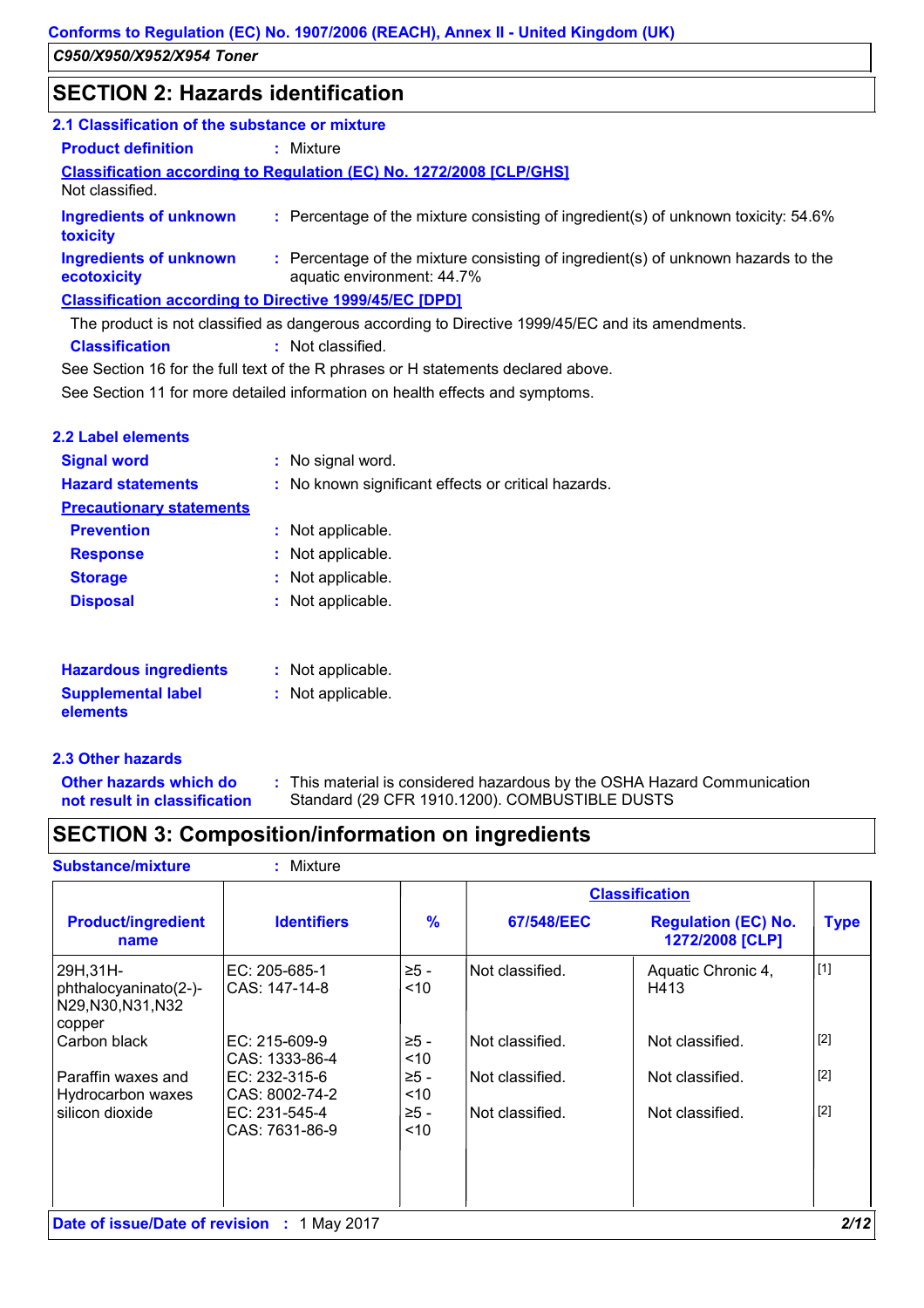#### *C950/X950/X952/X954 Toner*

### **SECTION 3: Composition/information on ingredients**

| See Section 16 for the<br>full text of the H<br>statements declared<br>l above. |  |
|---------------------------------------------------------------------------------|--|
|---------------------------------------------------------------------------------|--|

There are no additional ingredients present which, within the current knowledge of the supplier and in the concentrations applicable, are classified as hazardous to health or the environment and hence require reporting in this section.

Type

[1] Substance classified with a health or environmental hazard

[2] Substance with a workplace exposure limit

[3] Substance meets the criteria for PBT according to Regulation (EC) No. 1907/2006, Annex XIII

[4] Substance meets the criteria for vPvB according to Regulation (EC) No. 1907/2006, Annex XIII

[5] Substance of equivalent concern

Occupational exposure limits, if available, are listed in Section 8.

### **SECTION 4: First aid measures**

### **4.1 Description of first aid measures**

| <b>Eye contact</b>                | : Immediately flush eyes with plenty of water, occasionally lifting the upper and lower<br>eyelids. Check for and remove any contact lenses. Get medical attention if irritation<br>occurs.                                                                                                                                                               |
|-----------------------------------|-----------------------------------------------------------------------------------------------------------------------------------------------------------------------------------------------------------------------------------------------------------------------------------------------------------------------------------------------------------|
| <b>Inhalation</b>                 | : Remove victim to fresh air and keep at rest in a position comfortable for breathing.<br>Get medical attention if symptoms occur. In case of inhalation of decomposition<br>products in a fire, symptoms may be delayed. The exposed person may need to be<br>kept under medical surveillance for 48 hours.                                              |
| <b>Skin contact</b>               | : Flush contaminated skin with plenty of water. Remove contaminated clothing and<br>shoes. Get medical attention if symptoms occur.                                                                                                                                                                                                                       |
| <b>Ingestion</b>                  | : Wash out mouth with water. Remove victim to fresh air and keep at rest in a<br>position comfortable for breathing. If material has been swallowed and the exposed<br>person is conscious, give small quantities of water to drink. Do not induce vomiting<br>unless directed to do so by medical personnel. Get medical attention if symptoms<br>occur. |
| <b>Protection of first-aiders</b> | : No action shall be taken involving any personal risk or without suitable training.                                                                                                                                                                                                                                                                      |

# **4.2 Most important symptoms and effects, both acute and delayed**

### **Potential acute health effects**

| Eye contact                         | : Exposure to airborne concentrations above statutory or recommended exposure<br>limits may cause irritation of the eyes.                 |
|-------------------------------------|-------------------------------------------------------------------------------------------------------------------------------------------|
| <b>Inhalation</b>                   | Exposure to airborne concentrations above statutory or recommended exposure<br>limits may cause irritation of the nose, throat and lungs. |
| <b>Skin contact</b>                 | : No known significant effects or critical hazards.                                                                                       |
| <b>Ingestion</b>                    | : No known significant effects or critical hazards.                                                                                       |
| <b>Over-exposure signs/symptoms</b> |                                                                                                                                           |
| Eye contact                         | : Adverse symptoms may include the following:<br>irritation<br>redness                                                                    |
| <b>Inhalation</b>                   | : Adverse symptoms may include the following:<br>respiratory tract irritation<br>coughing                                                 |
| <b>Skin contact</b>                 | : No specific data.                                                                                                                       |
| <b>Ingestion</b>                    | : No specific data.                                                                                                                       |

| <b>Notes to physician</b> | : In case of inhalation of decomposition products in a fire, symptoms may be delayed. |
|---------------------------|---------------------------------------------------------------------------------------|
|                           | The exposed person may need to be kept under medical surveillance for 48 hours.       |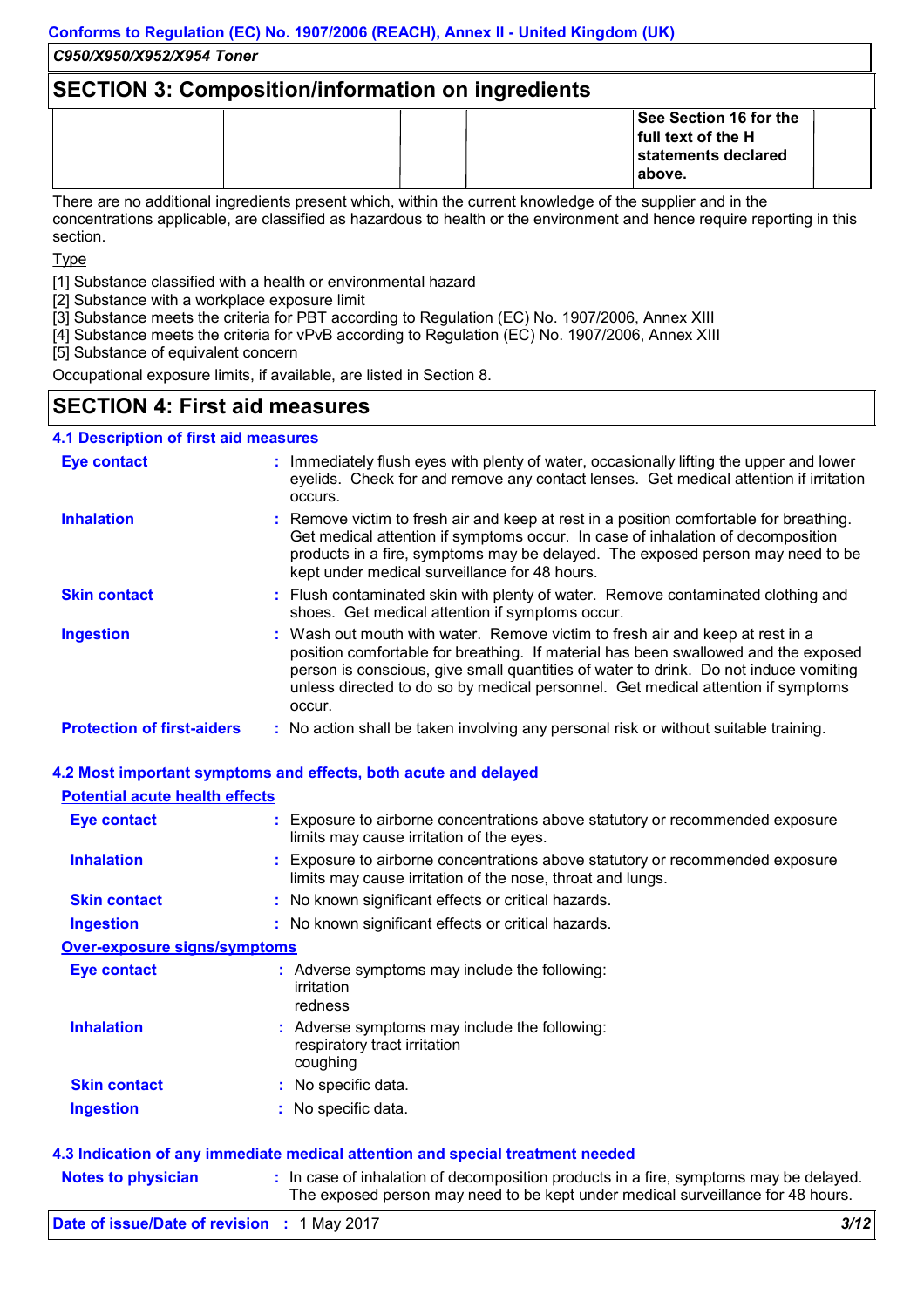|                                                                          | C950/X950/X952/X954 Toner                                                                                                                   |  |  |
|--------------------------------------------------------------------------|---------------------------------------------------------------------------------------------------------------------------------------------|--|--|
| <b>SECTION 4: First aid measures</b>                                     |                                                                                                                                             |  |  |
| <b>Specific treatments</b>                                               | : No specific treatment.                                                                                                                    |  |  |
| <b>SECTION 5: Firefighting measures</b>                                  |                                                                                                                                             |  |  |
| <b>5.1 Extinguishing media</b><br><b>Suitable extinguishing</b><br>media | : Use dry chemical powder.                                                                                                                  |  |  |
| <b>Unsuitable extinguishing</b><br>media                                 | : Do not use water jet.                                                                                                                     |  |  |
|                                                                          | 5.2 Special hazards arising from the substance or mixture                                                                                   |  |  |
| <b>Hazards from the</b><br>substance or mixture                          | : Fine dust clouds may form explosive mixtures with air.                                                                                    |  |  |
| <b>Hazardous combustion</b><br>products                                  | : Decomposition products may include the following materials:<br>carbon dioxide<br>carbon monoxide<br>nitrogen oxides<br>metal oxide/oxides |  |  |

| <b>5.3 Advice for firefighters</b>                       |                                                                                                                                                                                                                                                                                                                                                                       |
|----------------------------------------------------------|-----------------------------------------------------------------------------------------------------------------------------------------------------------------------------------------------------------------------------------------------------------------------------------------------------------------------------------------------------------------------|
| <b>Special precautions for</b><br>fire-fighters          | : Promptly isolate the scene by removing all persons from the vicinity of the incident if<br>there is a fire. No action shall be taken involving any personal risk or without<br>suitable training. Move containers from fire area if this can be done without risk.<br>Use water spray to keep fire-exposed containers cool.                                         |
| <b>Special protective</b><br>equipment for fire-fighters | : Fire-fighters should wear appropriate protective equipment and self-contained<br>breathing apparatus (SCBA) with a full face-piece operated in positive pressure<br>mode. Clothing for fire-fighters (including helmets, protective boots and gloves)<br>conforming to European standard EN 469 will provide a basic level of protection for<br>chemical incidents. |

# **SECTION 6: Accidental release measures**

|                                                                       | 6.1 Personal precautions, protective equipment and emergency procedures                                                                                                                                                                                                                                                                                                                                        |
|-----------------------------------------------------------------------|----------------------------------------------------------------------------------------------------------------------------------------------------------------------------------------------------------------------------------------------------------------------------------------------------------------------------------------------------------------------------------------------------------------|
| For non-emergency<br>personnel                                        | : No action shall be taken involving any personal risk or without suitable training.<br>Evacuate surrounding areas. Keep unnecessary and unprotected personnel from<br>entering. Do not touch or walk through spilt material. Shut off all ignition sources.<br>No flares, smoking or flames in hazard area. Avoid breathing dust. Put on<br>appropriate personal protective equipment.                        |
|                                                                       | For emergency responders : If specialised clothing is required to deal with the spillage, take note of any<br>information in Section 8 on suitable and unsuitable materials. See also the<br>information in "For non-emergency personnel".                                                                                                                                                                     |
| <b>6.2 Environmental</b><br>precautions                               | : Avoid dispersal of spilt material and runoff and contact with soil, waterways, drains<br>and sewers. Inform the relevant authorities if the product has caused environmental<br>pollution (sewers, waterways, soil or air).                                                                                                                                                                                  |
|                                                                       | 6.3 Methods and material for containment and cleaning up                                                                                                                                                                                                                                                                                                                                                       |
| <b>Small spill</b>                                                    | : Move containers from spill area. Use spark-proof tools and explosion-proof<br>equipment. Vacuum or sweep up material and place in a designated, labelled waste<br>container. Dispose of via a licensed waste disposal contractor.                                                                                                                                                                            |
| <b>Large spill</b>                                                    | : Move containers from spill area. Use spark-proof tools and explosion-proof<br>equipment. Approach the release from upwind. Prevent entry into sewers, water<br>courses, basements or confined areas. Vacuum or sweep up material and place in<br>a designated, labelled waste container. Avoid creating dusty conditions and prevent<br>wind dispersal. Dispose of via a licensed waste disposal contractor. |
| $B_1(t) = f(t)$ , $B_2(t) = f(t)$ , $C_1(t) = f(t)$ , $A_1(t) = f(t)$ | 1110                                                                                                                                                                                                                                                                                                                                                                                                           |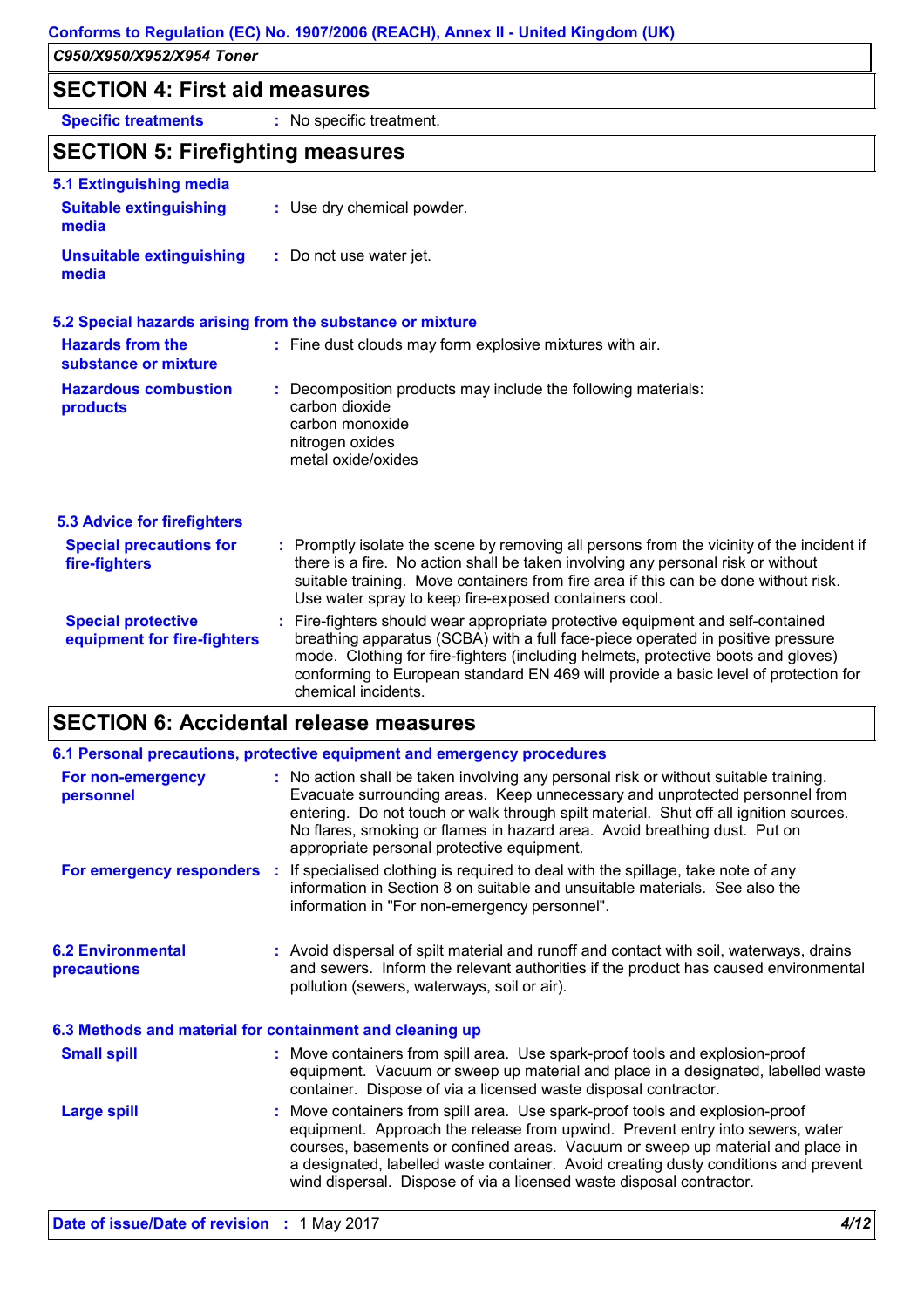### **SECTION 6: Accidental release measures**

| 6.4 Reference to other |  |
|------------------------|--|
| <b>sections</b>        |  |

See Section 1 for emergency contact information. **:** See Section 8 for information on appropriate personal protective equipment. See Section 13 for additional waste treatment information.

# **SECTION 7: Handling and storage**

The information in this section contains generic advice and guidance. The list of Identified Uses in Section 1 should be consulted for any available use-specific information provided in the Exposure Scenario(s).

### **7.1 Precautions for safe handling**

| <b>Protective measures</b>                                                           | : Put on appropriate personal protective equipment (see Section 8). Avoid breathing<br>dust. Avoid the creation of dust when handling and avoid all possible sources of<br>ignition (spark or flame). Prevent dust accumulation. Use only with adequate<br>ventilation. Wear appropriate respirator when ventilation is inadequate. Electrical<br>equipment and lighting should be protected to appropriate standards to prevent dust<br>coming into contact with hot surfaces, sparks or other ignition sources. Take<br>precautionary measures against electrostatic discharges. To avoid fire or explosion,<br>dissipate static electricity during transfer by earthing and bonding containers and<br>equipment before transferring material. |
|--------------------------------------------------------------------------------------|--------------------------------------------------------------------------------------------------------------------------------------------------------------------------------------------------------------------------------------------------------------------------------------------------------------------------------------------------------------------------------------------------------------------------------------------------------------------------------------------------------------------------------------------------------------------------------------------------------------------------------------------------------------------------------------------------------------------------------------------------|
| <b>Advice on general</b><br>occupational hygiene                                     | : Eating, drinking and smoking should be prohibited in areas where this material is<br>handled, stored and processed. Workers should wash hands and face before<br>eating, drinking and smoking. Remove contaminated clothing and protective<br>equipment before entering eating areas. See also Section 8 for additional<br>information on hygiene measures.                                                                                                                                                                                                                                                                                                                                                                                    |
| <b>7.2 Conditions for safe</b><br>storage, including any<br><b>incompatibilities</b> | : Store in accordance with local regulations. Store in a segregated and approved<br>area. Store in original container protected from direct sunlight in a dry, cool and well-<br>ventilated area, away from incompatible materials (see Section 10) and food and<br>drink. Eliminate all ignition sources. Separate from oxidizing materials. Keep<br>container tightly closed and sealed until ready for use. Containers that have been<br>opened must be carefully resealed and kept upright to prevent leakage. Do not<br>store in unlabelled containers. Use appropriate containment to avoid environmental<br>contamination.                                                                                                                |
| 7.3 Specific end use(s)                                                              |                                                                                                                                                                                                                                                                                                                                                                                                                                                                                                                                                                                                                                                                                                                                                  |
| <b>Recommendations</b>                                                               | : Not available.                                                                                                                                                                                                                                                                                                                                                                                                                                                                                                                                                                                                                                                                                                                                 |
| <b>Industrial sector specific</b><br><b>solutions</b>                                | : Not available.                                                                                                                                                                                                                                                                                                                                                                                                                                                                                                                                                                                                                                                                                                                                 |

### **SECTION 8: Exposure controls/personal protection**

The information in this section contains generic advice and guidance. The list of Identified Uses in Section 1 should be consulted for any available use-specific information provided in the Exposure Scenario(s).

### **8.1 Control parameters**

#### **Occupational exposure limits**

| <b>Product/ingredient name</b>       | <b>Exposure limit values</b>                              |
|--------------------------------------|-----------------------------------------------------------|
| Carbon black                         | <b>EH40/2005 WELs (United Kingdom (UK), 12/2011).</b>     |
|                                      | STEL: 7 mg/m <sup>3</sup> 15 minutes.                     |
|                                      | TWA: $3.5 \text{ mg/m}^3$ 8 hours.                        |
| Paraffin waxes and Hydrocarbon waxes | EH40/2005 WELs (United Kingdom (UK), 12/2011).            |
|                                      | STEL: 6 mg/m <sup>3</sup> 15 minutes. Form: Fume          |
|                                      | TWA: 2 mg/m <sup>3</sup> 8 hours. Form: Fume              |
| silicon dioxide                      | EH40/2005 WELs (United Kingdom (UK), 12/2011).            |
|                                      | TWA: 6 mg/m <sup>3</sup> 8 hours. Form: inhalable dust    |
|                                      | TWA: 2.4 mg/m <sup>3</sup> 8 hours. Form: respirable dust |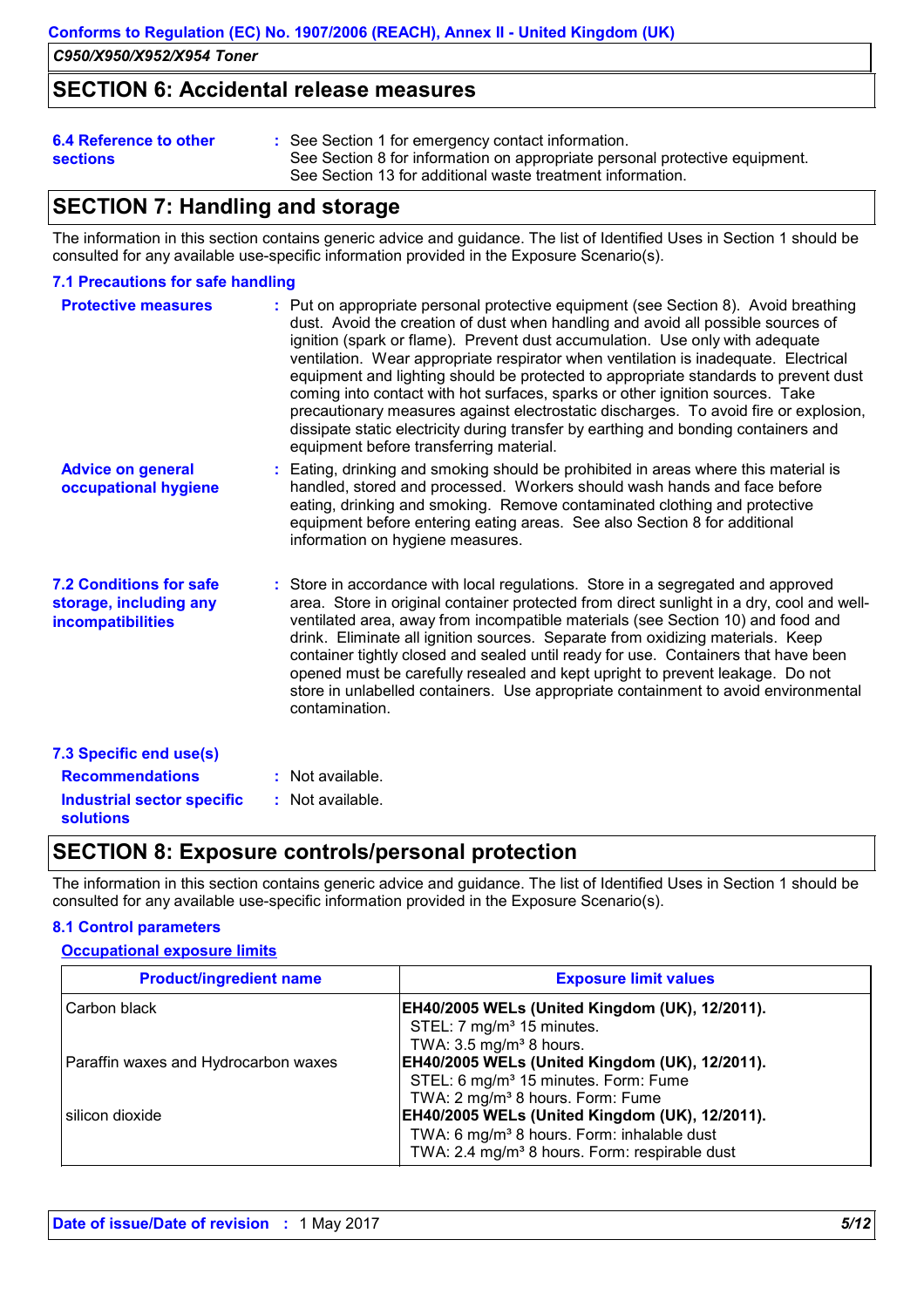# **SECTION 8: Exposure controls/personal protection**

| <b>Recommended monitoring</b><br>procedures | If this product contains ingredients with exposure limits, personal, workplace<br>atmosphere or biological monitoring may be required to determine the effectiveness<br>of the ventilation or other control measures and/or the necessity to use respiratory<br>protective equipment. Reference should be made to monitoring standards, such as<br>the following: European Standard EN 689 (Workplace atmospheres - Guidance for<br>the assessment of exposure by inhalation to chemical agents for comparison with<br>limit values and measurement strategy) European Standard EN 14042 (Workplace<br>atmospheres - Guide for the application and use of procedures for the assessment<br>of exposure to chemical and biological agents) European Standard EN 482<br>(Workplace atmospheres - General requirements for the performance of procedures<br>for the measurement of chemical agents) Reference to national guidance<br>documents for methods for the determination of hazardous substances will also be<br>required. |
|---------------------------------------------|----------------------------------------------------------------------------------------------------------------------------------------------------------------------------------------------------------------------------------------------------------------------------------------------------------------------------------------------------------------------------------------------------------------------------------------------------------------------------------------------------------------------------------------------------------------------------------------------------------------------------------------------------------------------------------------------------------------------------------------------------------------------------------------------------------------------------------------------------------------------------------------------------------------------------------------------------------------------------------------------------------------------------------|
| <b>Derived effect levels</b>                |                                                                                                                                                                                                                                                                                                                                                                                                                                                                                                                                                                                                                                                                                                                                                                                                                                                                                                                                                                                                                                  |

No DELs available.

#### **Predicted effect concentrations**

No PECs available.

### **8.2 Exposure controls**

| <b>Appropriate engineering</b><br><b>controls</b> | : Use only with adequate ventilation. If user operations generate dust, fumes, gas,<br>vapour or mist, use process enclosures, local exhaust ventilation or other<br>engineering controls to keep worker exposure to airborne contaminants below any<br>recommended or statutory limits. The engineering controls also need to keep gas,<br>vapour or dust concentrations below any lower explosive limits. Use explosion-<br>proof ventilation equipment.  |  |
|---------------------------------------------------|-------------------------------------------------------------------------------------------------------------------------------------------------------------------------------------------------------------------------------------------------------------------------------------------------------------------------------------------------------------------------------------------------------------------------------------------------------------|--|
| <b>Individual protection measures</b>             |                                                                                                                                                                                                                                                                                                                                                                                                                                                             |  |
| <b>Hygiene measures</b>                           | : Wash hands, forearms and face thoroughly after handling chemical products,<br>before eating, smoking and using the lavatory and at the end of the working period.<br>Appropriate techniques should be used to remove potentially contaminated clothing.<br>Wash contaminated clothing before reusing. Ensure that eyewash stations and<br>safety showers are close to the workstation location.                                                           |  |
| <b>Eye/face protection</b>                        | Safety eyewear complying with an approved standard should be used when a risk<br>assessment indicates this is necessary to avoid exposure to liquid splashes, mists,<br>gases or dusts. If contact is possible, the following protection should be worn,<br>unless the assessment indicates a higher degree of protection: safety glasses with<br>side-shields. If operating conditions cause high dust concentrations to be produced,<br>use dust goggles. |  |
| <b>Skin protection</b>                            |                                                                                                                                                                                                                                                                                                                                                                                                                                                             |  |
| <b>Hand protection</b>                            | : Chemical-resistant, impervious gloves complying with an approved standard should<br>be worn at all times when handling chemical products if a risk assessment indicates<br>this is necessary.                                                                                                                                                                                                                                                             |  |
| <b>Body protection</b>                            | Personal protective equipment for the body should be selected based on the task<br>being performed and the risks involved and should be approved by a specialist<br>before handling this product.                                                                                                                                                                                                                                                           |  |
| <b>Other skin protection</b>                      | : Appropriate footwear and any additional skin protection measures should be<br>selected based on the task being performed and the risks involved and should be<br>approved by a specialist before handling this product.                                                                                                                                                                                                                                   |  |
| <b>Respiratory protection</b>                     | : Use a properly fitted, particulate filter respirator complying with an approved<br>standard if a risk assessment indicates this is necessary. Respirator selection<br>must be based on known or anticipated exposure levels, the hazards of the product<br>and the safe working limits of the selected respirator.                                                                                                                                        |  |
| <b>Environmental exposure</b><br>controls         | Emissions from ventilation or work process equipment should be checked to<br>t.<br>ensure they comply with the requirements of environmental protection legislation.<br>In some cases, fume scrubbers, filters or engineering modifications to the process<br>equipment will be necessary to reduce emissions to acceptable levels.                                                                                                                         |  |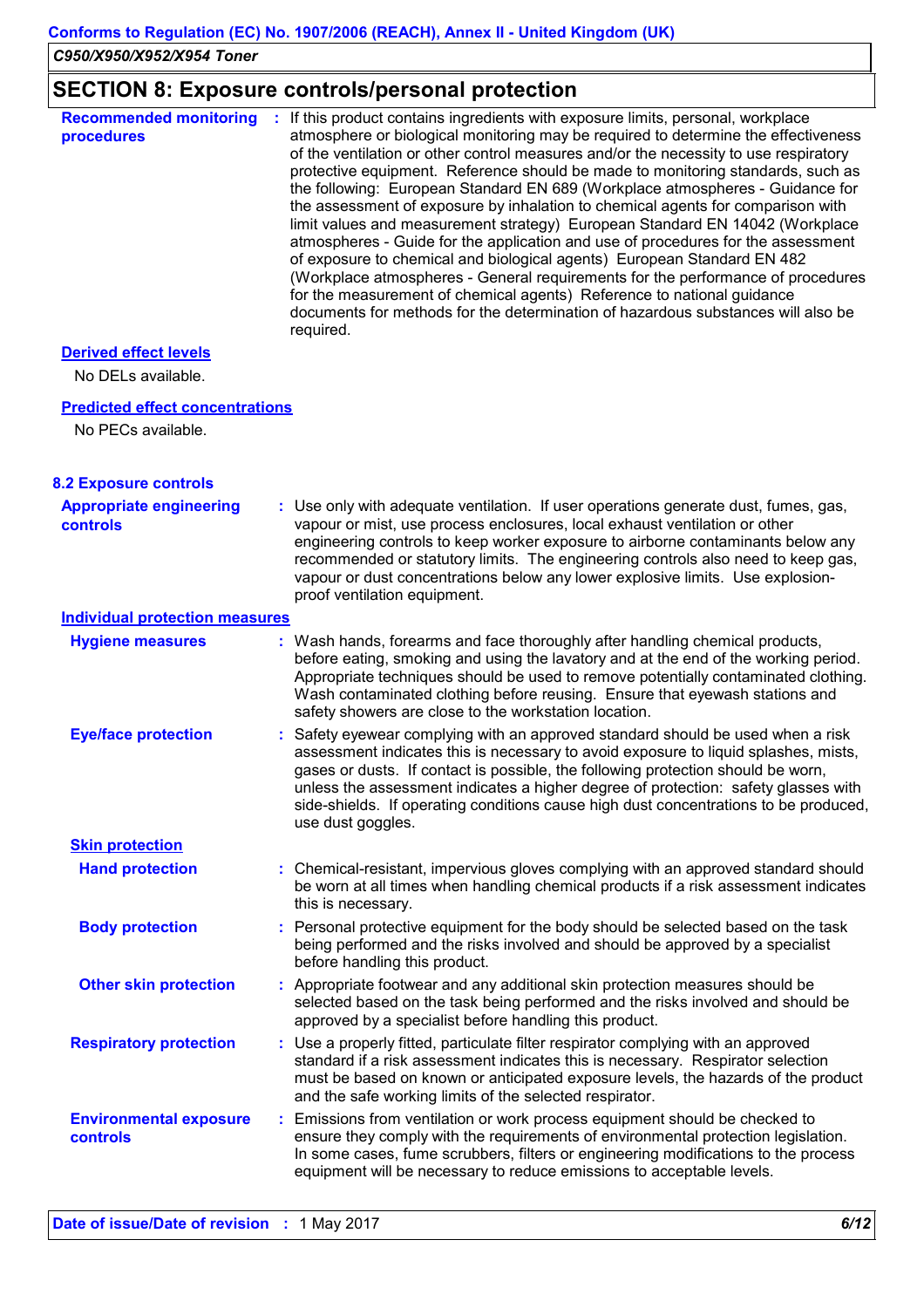# **SECTION 9: Physical and chemical properties**

#### **:** Not available. **Physical state Melting point/freezing point Initial boiling point and boiling range Vapour pressure Relative density Vapour density Solubility(ies) :** Solid. [Finely divided solid.] 115 to 121°C **: :** Not available. **:** Not available. **:** Not available. **:** Insoluble in the following materials: cold water and hot water. Partially soluble in the following materials: **Odour** Faint odour. Plastic. **pH Colour Colour Cyan / Magenta / Yellow. / Black. Evaporation rate Auto-ignition temperature Flash point :** Not available. **:** Not applicable. **:** Not available. **:** Not available. **Partition coefficient: n-octanol/ :** Not available. **:** Not applicable. **Viscosity Constitution Constitution Constitution Constitution Constitution Constitution Constitution Constitution Constitution Constitution Constitution Constitution Constitution Constitution Constitution Constitution C Odour threshold water Upper/lower flammability or explosive limits Explosive properties :** Not available. : Not available. **Oxidising properties :** Not available. **9.1 Information on basic physical and chemical properties Appearance Decomposition temperature :** Not available. **Flammability (solid, gas) :** Not available.

### **9.2 Other information**

No additional information.

### **SECTION 10: Stability and reactivity**

| <b>10.1 Reactivity</b>                     | : No specific test data related to reactivity available for this product or its ingredients.                                                                                                                                                                                                                                                                         |
|--------------------------------------------|----------------------------------------------------------------------------------------------------------------------------------------------------------------------------------------------------------------------------------------------------------------------------------------------------------------------------------------------------------------------|
| <b>10.2 Chemical stability</b>             | : The product is stable.                                                                                                                                                                                                                                                                                                                                             |
| 10.3 Possibility of<br>hazardous reactions | : Under normal conditions of storage and use, hazardous reactions will not occur.                                                                                                                                                                                                                                                                                    |
| <b>10.4 Conditions to avoid</b>            | : Avoid the creation of dust when handling and avoid all possible sources of ignition<br>(spark or flame). Take precautionary measures against electrostatic discharges.<br>To avoid fire or explosion, dissipate static electricity during transfer by earthing and<br>bonding containers and equipment before transferring material. Prevent dust<br>accumulation. |
| <b>10.5 Incompatible materials</b>         | : Reactive or incompatible with the following materials:<br>oxidizing materials                                                                                                                                                                                                                                                                                      |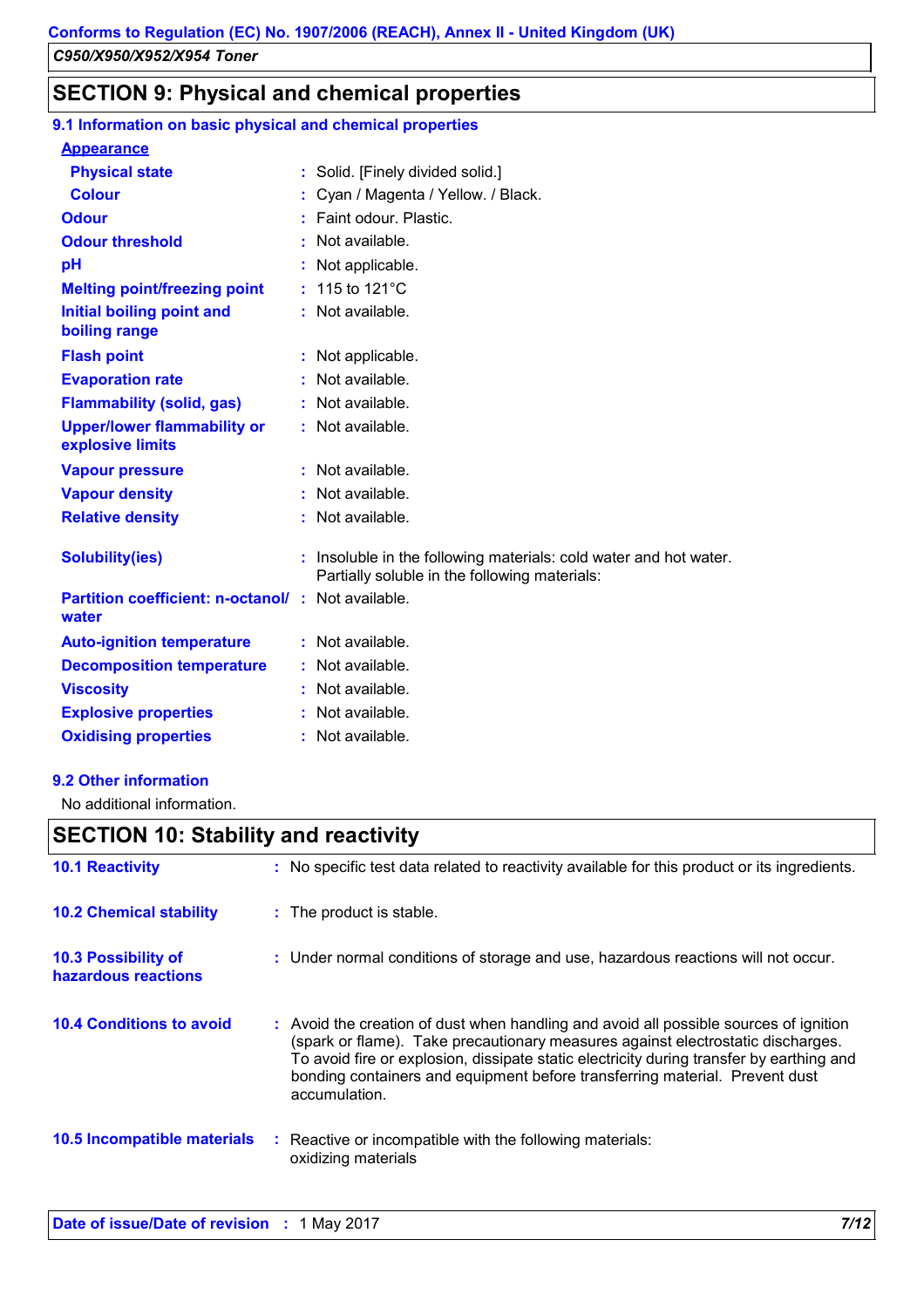*C950/X950/X952/X954 Toner*

### **SECTION 10: Stability and reactivity**

**10.6 Hazardous decomposition products** **:** Under normal conditions of storage and use, hazardous decomposition products should not be produced.

# **SECTION 11: Toxicological information**

### **11.1 Information on toxicological effects**

### **Acute toxicity**

| <b>Product/ingredient name</b>                            | <b>Result</b>                                                                                                                                                                                                                                                                                                                                                                                                                                              | <b>Species</b> | <b>Dose</b>  | <b>Exposure</b> |
|-----------------------------------------------------------|------------------------------------------------------------------------------------------------------------------------------------------------------------------------------------------------------------------------------------------------------------------------------------------------------------------------------------------------------------------------------------------------------------------------------------------------------------|----------------|--------------|-----------------|
| C950/X950/X952/X954                                       | <b>LC50 Inhalation Dusts and</b>                                                                                                                                                                                                                                                                                                                                                                                                                           | Rat            | $>2.04$ mg/l | 4 hours         |
| Toner                                                     | mists<br>LD50 Oral                                                                                                                                                                                                                                                                                                                                                                                                                                         | Rat            | >2000 mg/kg  |                 |
|                                                           |                                                                                                                                                                                                                                                                                                                                                                                                                                                            |                |              |                 |
| <b>Conclusion/Summary</b>                                 | : Not available.                                                                                                                                                                                                                                                                                                                                                                                                                                           |                |              |                 |
| <b>Acute toxicity estimates</b>                           |                                                                                                                                                                                                                                                                                                                                                                                                                                                            |                |              |                 |
| Not available.                                            |                                                                                                                                                                                                                                                                                                                                                                                                                                                            |                |              |                 |
| <b>Irritation/Corrosion</b>                               |                                                                                                                                                                                                                                                                                                                                                                                                                                                            |                |              |                 |
| <b>Conclusion/Summary</b>                                 | : Not available.                                                                                                                                                                                                                                                                                                                                                                                                                                           |                |              |                 |
| <b>Sensitiser</b>                                         |                                                                                                                                                                                                                                                                                                                                                                                                                                                            |                |              |                 |
| <b>Conclusion/Summary</b>                                 | : Not available.                                                                                                                                                                                                                                                                                                                                                                                                                                           |                |              |                 |
| <b>Mutagenicity</b>                                       |                                                                                                                                                                                                                                                                                                                                                                                                                                                            |                |              |                 |
| <b>Conclusion/Summary</b>                                 | : Not mutagenic in Ames test.                                                                                                                                                                                                                                                                                                                                                                                                                              |                |              |                 |
| <b>Carcinogenicity</b>                                    |                                                                                                                                                                                                                                                                                                                                                                                                                                                            |                |              |                 |
| <b>Conclusion/Summary</b>                                 | : Low acute inhalation toxicity. As with exposure to high concentrations of any dust,<br>minimal irritation of the respiratory tract may occur. Pure carbon black and titanium<br>dioxide, minor components of this product, has been listed by IARC as a group 2B<br>(possible carcinogen). This classification is based on rat "lung particulate overload"<br>studies performed with airborne particulate. Toner is not listed by IARC, NTP, or<br>OSHA. |                |              |                 |
| <b>Reproductive toxicity</b>                              |                                                                                                                                                                                                                                                                                                                                                                                                                                                            |                |              |                 |
| <b>Conclusion/Summary</b>                                 | : Not available.                                                                                                                                                                                                                                                                                                                                                                                                                                           |                |              |                 |
| <b>Teratogenicity</b>                                     |                                                                                                                                                                                                                                                                                                                                                                                                                                                            |                |              |                 |
| <b>Conclusion/Summary</b>                                 | : Not available.                                                                                                                                                                                                                                                                                                                                                                                                                                           |                |              |                 |
| Specific target organ toxicity (single exposure)          |                                                                                                                                                                                                                                                                                                                                                                                                                                                            |                |              |                 |
| Not available.                                            |                                                                                                                                                                                                                                                                                                                                                                                                                                                            |                |              |                 |
| <b>Specific target organ toxicity (repeated exposure)</b> |                                                                                                                                                                                                                                                                                                                                                                                                                                                            |                |              |                 |
| Not available.                                            |                                                                                                                                                                                                                                                                                                                                                                                                                                                            |                |              |                 |
| <b>Aspiration hazard</b><br>Not available.                |                                                                                                                                                                                                                                                                                                                                                                                                                                                            |                |              |                 |
| <b>Information on the likely</b><br>routes of exposure    | : Routes of entry anticipated: Dermal, Inhalation.                                                                                                                                                                                                                                                                                                                                                                                                         |                |              |                 |
| <b>Potential acute health effects</b>                     |                                                                                                                                                                                                                                                                                                                                                                                                                                                            |                |              |                 |
| <b>Inhalation</b>                                         | : Exposure to airborne concentrations above statutory or recommended exposure<br>limits may cause irritation of the nose, throat and lungs.                                                                                                                                                                                                                                                                                                                |                |              |                 |
| <b>Ingestion</b>                                          | : No known significant effects or critical hazards.                                                                                                                                                                                                                                                                                                                                                                                                        |                |              |                 |
| <b>Skin contact</b>                                       | : No known significant effects or critical hazards.                                                                                                                                                                                                                                                                                                                                                                                                        |                |              |                 |
| <b>Eye contact</b>                                        | : Exposure to airborne concentrations above statutory or recommended exposure<br>limits may cause irritation of the eyes.                                                                                                                                                                                                                                                                                                                                  |                |              |                 |
|                                                           | <b>Symptoms related to the physical, chemical and toxicological characteristics</b>                                                                                                                                                                                                                                                                                                                                                                        |                |              |                 |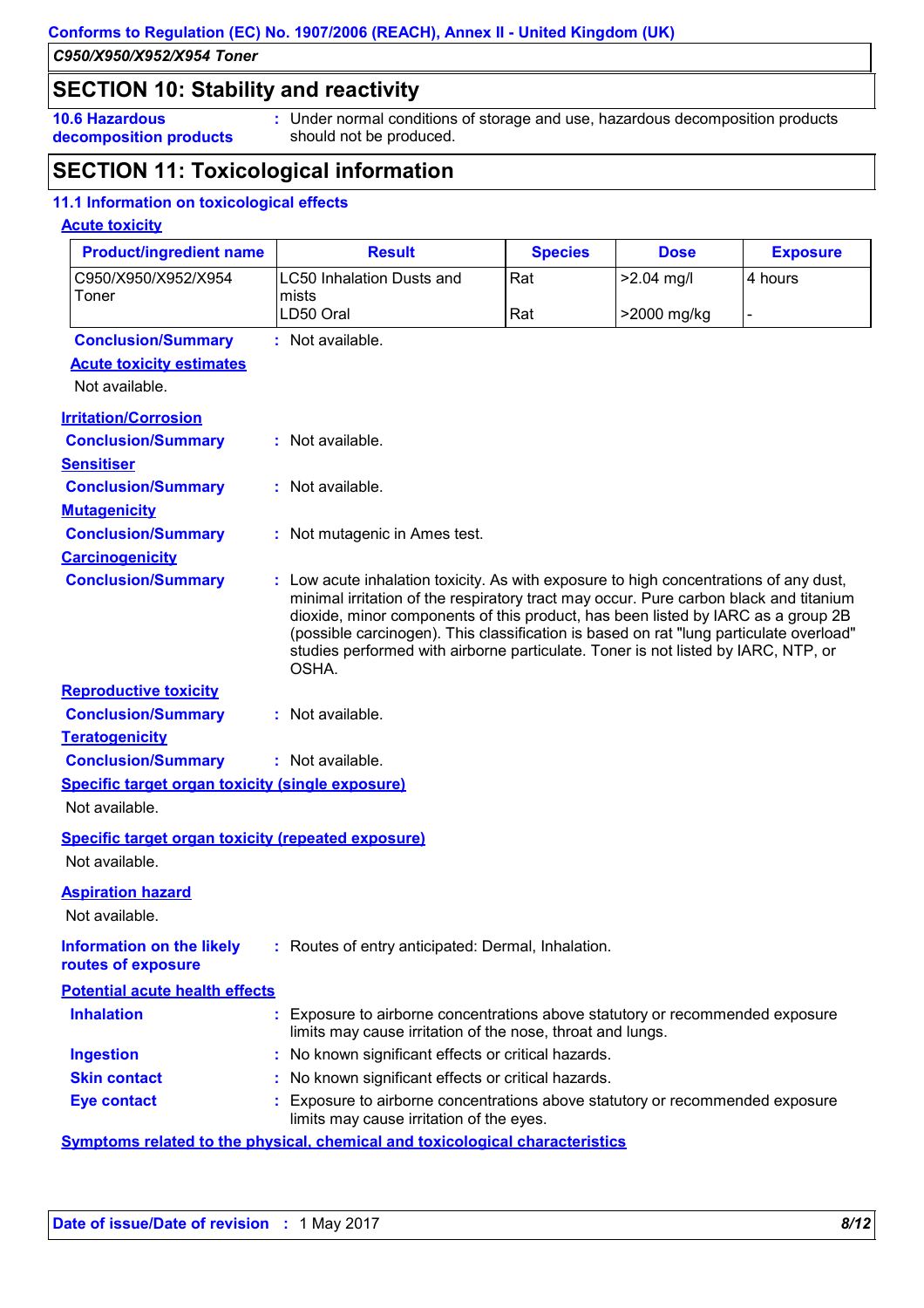# **SECTION 11: Toxicological information**

| <b>Inhalation</b>                                 | : Adverse symptoms may include the following:<br>respiratory tract irritation<br>coughing                  |
|---------------------------------------------------|------------------------------------------------------------------------------------------------------------|
| <b>Ingestion</b>                                  | : No specific data.                                                                                        |
| <b>Skin contact</b>                               | : No specific data.                                                                                        |
| <b>Eye contact</b>                                | : Adverse symptoms may include the following:<br>irritation<br>redness                                     |
|                                                   | Delayed and immediate effects and also chronic effects from short and long term exposure                   |
| <b>Short term exposure</b>                        |                                                                                                            |
| <b>Potential immediate</b><br>effects             | : Not available.                                                                                           |
| Potential delayed effects : Not available.        |                                                                                                            |
| <b>Long term exposure</b>                         |                                                                                                            |
| <b>Potential immediate</b><br>effects             | : Not available.                                                                                           |
| <b>Potential delayed effects : Not available.</b> |                                                                                                            |
| <b>Potential chronic health effects</b>           |                                                                                                            |
| Not available.                                    |                                                                                                            |
| <b>Conclusion/Summary</b>                         | : Not available.                                                                                           |
| <b>General</b>                                    | : Repeated or prolonged inhalation of dust may lead to chronic respiratory irritation.                     |
| <b>Carcinogenicity</b>                            | : No known significant effects or critical hazards.                                                        |
| <b>Mutagenicity</b>                               | : No known significant effects or critical hazards. Toner is negative (nonmutagenic)<br>in the Ames assay. |
| <b>Teratogenicity</b>                             | : No known significant effects or critical hazards.                                                        |
| <b>Developmental effects</b>                      | : No known significant effects or critical hazards.                                                        |
| <b>Fertility effects</b>                          | No known significant effects or critical hazards.                                                          |
| <b>Other information</b>                          | : Not available.                                                                                           |

# **SECTION 12: Ecological information**

#### **12.1 Toxicity**

| <b>Product/ingredient name</b> | <b>Result</b>                                | <b>Species</b>  | <b>Exposure</b>        |
|--------------------------------|----------------------------------------------|-----------------|------------------------|
| C950/X950/X952/X954<br>Toner   | Acute EC50 >100 mg/l                         | Algae           | 172 hours              |
|                                | Acute EC50 >100 mg/l<br>Acute LC50 >500 mg/l | Daphnia<br>Fish | 148 hours<br>196 hours |

**Conclusion/Summary :** Not available.

### **12.2 Persistence and degradability**

**Conclusion/Summary :** Not available.

#### **12.3 Bioaccumulative potential**

| <b>Product/ingredient name</b>                        | $\mathsf{LocP}_\mathsf{ow}$ | <b>BCF</b> | <b>Potential</b> |
|-------------------------------------------------------|-----------------------------|------------|------------------|
| 29H,31H-phthalocyaninato<br>$(C-)-N29, N30, N31, N32$ | 16.6                        |            | high             |
| copper                                                |                             |            |                  |

### **12.4 Mobility in soil**

**Date of issue/Date of revision :** 1 May 2017 *9/12*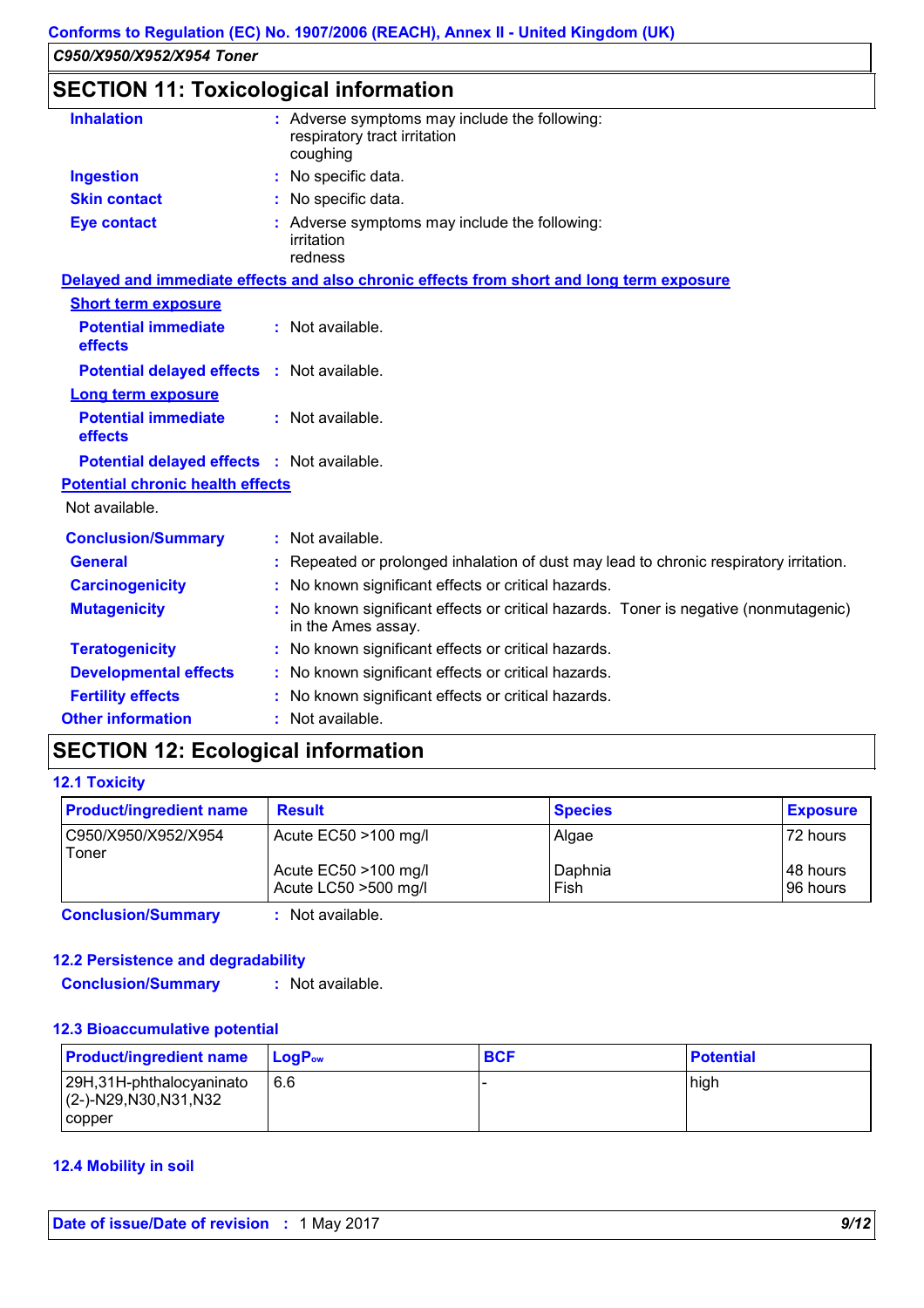# **SECTION 12: Ecological information**

| <b>Soil/water partition</b><br><b>coefficient (Koc)</b> | : Not available. |
|---------------------------------------------------------|------------------|
| <b>Mobility</b>                                         | : Not available. |

| 12.5 Results of PBT and vPvB assessment |                   |
|-----------------------------------------|-------------------|
| <b>PBT</b>                              | : Not applicable. |
| <b>vPvB</b>                             | : Not applicable. |

**12.6 Other adverse effects** : No known significant effects or critical hazards.

### **SECTION 13: Disposal considerations**

The information in this section contains generic advice and guidance. The list of Identified Uses in Section 1 should be consulted for any available use-specific information provided in the Exposure Scenario(s).

### **13.1 Waste treatment methods**

| <b>Product</b>             |                                                                                                                                                                                                                                                                                                                                                                                                                                                                                                                                                      |
|----------------------------|------------------------------------------------------------------------------------------------------------------------------------------------------------------------------------------------------------------------------------------------------------------------------------------------------------------------------------------------------------------------------------------------------------------------------------------------------------------------------------------------------------------------------------------------------|
| <b>Methods of disposal</b> | : The generation of waste should be avoided or minimised wherever possible.<br>Disposal of this product, solutions and any by-products should at all times comply<br>with the requirements of environmental protection and waste disposal legislation<br>and any regional local authority requirements. Dispose of surplus and non-<br>recyclable products via a licensed waste disposal contractor. Waste should not be<br>disposed of untreated to the sewer unless fully compliant with the requirements of<br>all authorities with jurisdiction. |
| <b>Hazardous waste</b>     | : Within the present knowledge of the supplier, this product is not regarded as<br>hazardous waste, as defined by EU Directive 91/689/EEC.                                                                                                                                                                                                                                                                                                                                                                                                           |
| <b>Packaging</b>           |                                                                                                                                                                                                                                                                                                                                                                                                                                                                                                                                                      |
| <b>Methods of disposal</b> | : The generation of waste should be avoided or minimised wherever possible. Waste<br>packaging should be recycled. Incineration or landfill should only be considered<br>when recycling is not feasible.                                                                                                                                                                                                                                                                                                                                             |
| <b>Special precautions</b> | : This material and its container must be disposed of in a safe way. Empty<br>containers or liners may retain some product residues. Avoid dispersal of spilt<br>material and runoff and contact with soil, waterways, drains and sewers.                                                                                                                                                                                                                                                                                                            |

# **SECTION 14: Transport information**

|                                           | <b>ADR/RID</b> | <b>ADN</b>     | <b>IMDG</b>              | <b>IATA</b>    |
|-------------------------------------------|----------------|----------------|--------------------------|----------------|
| 14.1 UN number                            | Not regulated. | Not regulated. | Not regulated.           | Not regulated. |
| 14.2 UN proper<br>shipping name           |                |                |                          |                |
| <b>14.3 Transport</b><br>hazard class(es) |                |                | $\overline{\phantom{0}}$ |                |
| 14.4 Packing<br>group                     |                |                |                          |                |
| 14.5<br><b>Environmental</b><br>hazards   | No.            | No.            | No.                      | No.            |
| <b>Additional</b><br>information          |                |                |                          |                |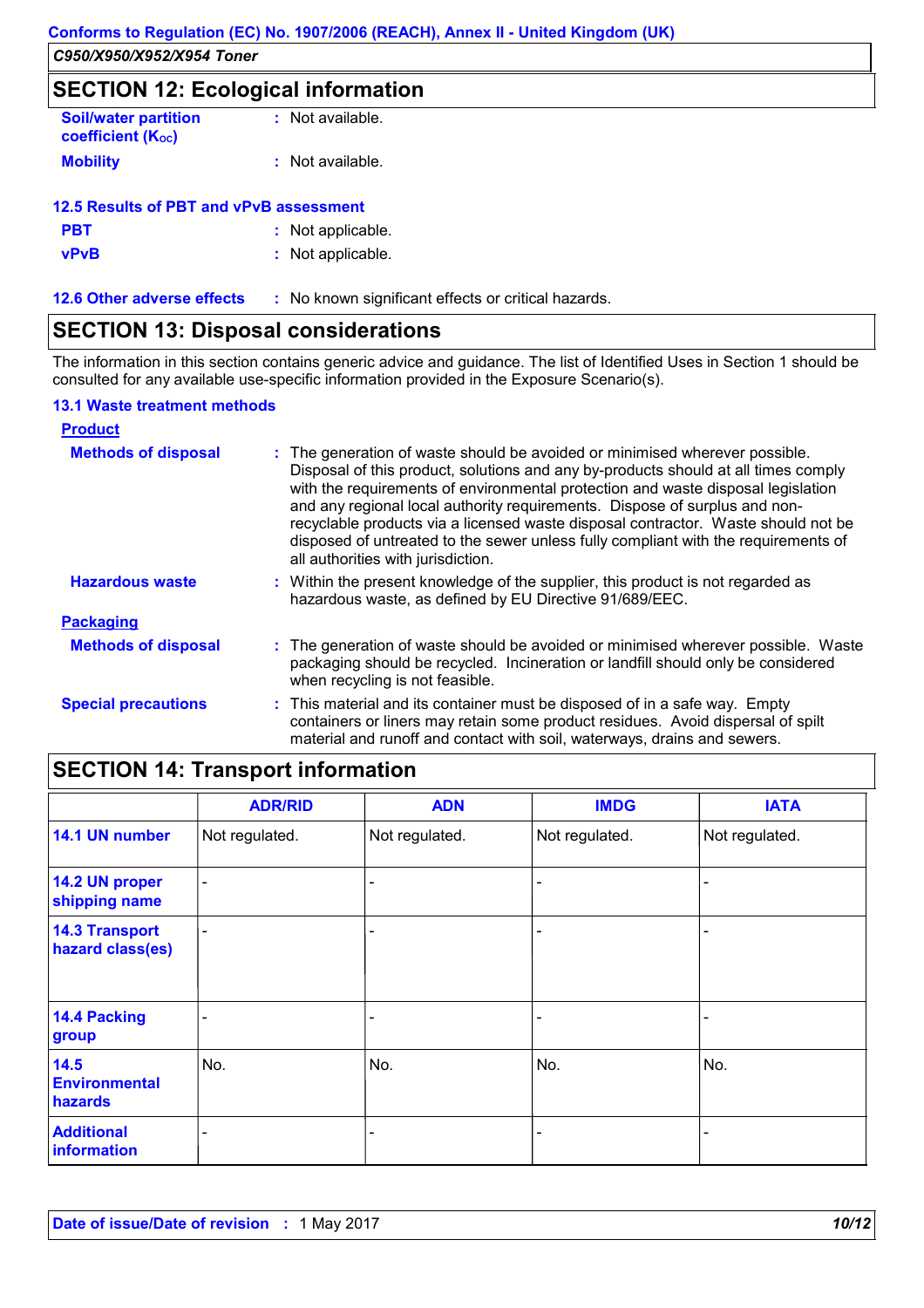# **SECTION 14: Transport information**

|      | 14.6 Special precautions for : Transport within user's premises: always transport in closed containers that are |
|------|-----------------------------------------------------------------------------------------------------------------|
| user | upright and secure. Ensure that persons transporting the product know what to do in                             |
|      | the event of an accident or spillage.                                                                           |

**14.7 Transport in bulk according to Annex II of MARPOL 73/78 and the IBC Code :** Not available.

# **SECTION 15: Regulatory information**

|                                                                                                        | 15.1 Safety, health and environmental regulations/legislation specific for the substance or mixture                                                                                                         |
|--------------------------------------------------------------------------------------------------------|-------------------------------------------------------------------------------------------------------------------------------------------------------------------------------------------------------------|
| EU Regulation (EC) No. 1907/2006 (REACH)                                                               |                                                                                                                                                                                                             |
|                                                                                                        | <b>Annex XIV - List of substances subject to authorisation</b>                                                                                                                                              |
| <b>Substances of very high concern</b>                                                                 |                                                                                                                                                                                                             |
| None of the components are listed.                                                                     |                                                                                                                                                                                                             |
| <b>Annex XVII - Restrictions</b><br>on the manufacture,<br>placing on the market<br>and use of certain | : Not applicable.                                                                                                                                                                                           |
| dangerous substances,<br>mixtures and articles                                                         |                                                                                                                                                                                                             |
| <b>Other EU regulations</b>                                                                            |                                                                                                                                                                                                             |
| <b>Europe inventory</b>                                                                                | : All ingredients are listed on the European Inventory of Existing Commercial<br>Substances (EINECS) list, have been registered on the European List of New<br>Chemical Substances (ELINCS), or are exempt. |
| <b>Black List Chemicals</b>                                                                            | : Not listed                                                                                                                                                                                                |
| <b>Priority List Chemicals</b>                                                                         | : Not listed                                                                                                                                                                                                |
| <b>Integrated pollution</b><br>prevention and control<br>list (IPPC) - Air                             | : Not listed                                                                                                                                                                                                |
| <b>Integrated pollution</b><br>prevention and control<br>list (IPPC) - Water                           | : Not listed                                                                                                                                                                                                |
| <b>International regulations lists</b>                                                                 |                                                                                                                                                                                                             |
| <b>AICS (Australia)</b>                                                                                | : All ingredients are listed in Australian Inventory of Chemical Substances (AICS),<br>have been registered, or are exempt.                                                                                 |
| <b>China inventory (IECSC)</b>                                                                         | : All ingredients are listed on the Chinese inventory (IECSC) or are exempt.                                                                                                                                |
| <b>DSL/NDSL</b>                                                                                        | : All ingredients are listed on the Canadian Domestic Substances List (DSL), have<br>been registered on the Non-Domestic Substances List (NDSL), or are exempt.                                             |
| <b>ENCS (Japan)</b>                                                                                    | : All ingredients are listed on the Japanese Existing and New Chemical Substances<br>(ENCS) list, have been registered, or are exempt.                                                                      |
| <b>Philippines inventory</b><br>(PICCS)                                                                | : All ingredients are listed on the Philippines Inventory (PICCS) or are exempt.                                                                                                                            |
| <b>Korea inventory (KECI)</b>                                                                          | : All ingredients are listed on the Korean Existing Chemicals List (ECL), have been<br>registered, or are exempt.                                                                                           |
| <b>United States inventory</b><br>(TSCA 8b)                                                            | All ingredients are listed on the Toxic Substances Control Act (TSCA) inventory,<br>have been registered, or are exempt.                                                                                    |
| <b>Chemical Weapons</b><br><b>Convention List Schedule I</b><br><b>Chemicals</b>                       | : Not listed                                                                                                                                                                                                |
| <b>Chemical Weapons</b><br><b>Convention List Schedule II</b><br><b>Chemicals</b>                      | : Not listed                                                                                                                                                                                                |
| Date of issue/Date of revision : 1 May 2017                                                            | 11/12                                                                                                                                                                                                       |